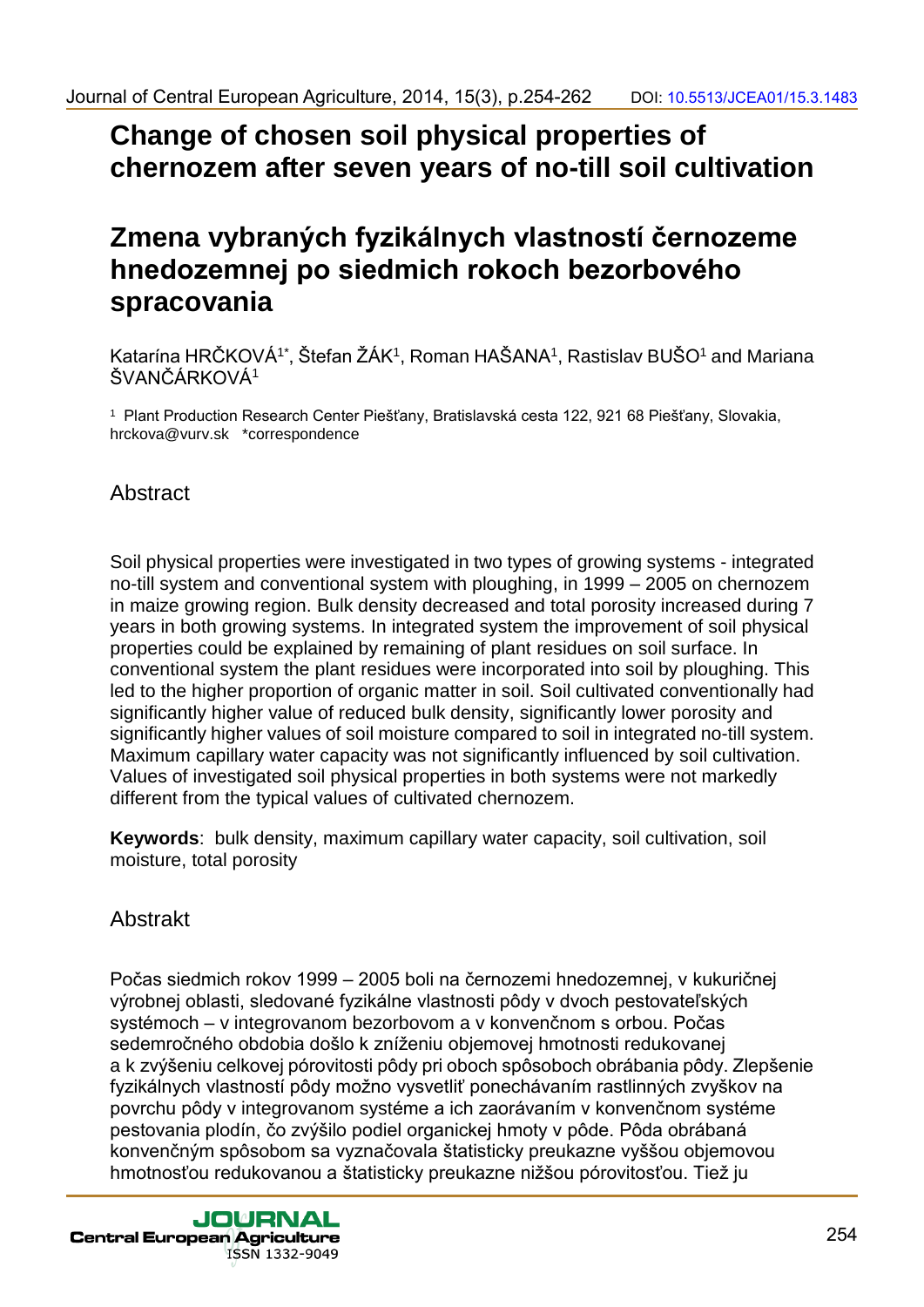charakterizovala štatisticky významne vyššia momentálna pôdna vlhkosť v porovnaní s pôdou v integrovanom bezorbovom pestovateľskom systéme. Maximálna kapilárna vodná kapacita nebola spôsobom obrábania pôdy štatisticky významne ovplyvnená. Hodnoty sledovaných pôdnych fyzikálnych charakteristík sa v oboch pestovateľských systémoch výrazne nelíšili od hodnôt typických pre černozeme hnedozemné.

**Kľúčové slová:** maximálna kapilárna kapacita, objemová hmotnosť pôdy, obrábanie pôdy, pórovitosť, pôdna vlhkosť

## Detailný abstrakt

V rokoch 1999 – 2005 bol na stacionárnom poľnom pokuse na výskumnom pracovisku CVRV – VÚRV v Borovciach, v kukuričnej výrobnej oblasti (nadmorská výška 167 m. n. m.), skúmaný vplyv dvoch rôznych pestovateľských systémov – integrovaného bezorbového a konvenčného s orbou na vybraté fyzikálne vlastnosti černozeme hnedozemnej. Pôdne vzorky boli odoberané v troch termínoch (jar, leto, jeseň) z troch vrstiev (0.0 – 0.10 m; 0.10 – 0.20 m; 0.20 – 0.30 m). Stanovila sa v nich objemová hmotnosť redukovaná, celková pórovitosť, momentálna pôdna vlhkosť a maximálna kapilárna vodná kapacita. Spôsob obrábania pôdy ovplyvnil štatisticky významne všetky skúmané fyzikálne vlastnosti s výnimkou maximálnej kapilárnej vodnej kapacity. Pôda v integrovanom bezorbovom systéme sa vyznačovala štatisticky preukazne nižšou objemovou hmotnosťou, vyššou celkovou pórovitosťou a nižšou vlhkosťou ako pôda obrábaná konvenčne. Štatisticky významný vplyv mali na sledované fyzikálne vlastnosti pôdy aj poveternostné podmienky v jednotlivých rokoch, termín a hĺbka odberov pôdnych vzoriek. Vlastnosti pôdy charakterizované objemovou hmotnosťou redukovanou a celkovou pórovitosťou sa v priebehu rokov 1999 – 2005 zlepšili v oboch porovnávaných pestovateľských systémoch. Ich zlepšenie možno vysvetliť ponechávaním rastlinných zvyškov na povrchu pôdy v integrovanom systéme a ich zaorávaním v konvenčnom systéme pestovania poľných plodín. Hodnoty sledovaných pôdnych fyzikálnych charakteristík sa v oboch pestovateľských systémoch výrazne nelíšili od hodnôt typických pre obrábané černozeme hnedozemné.

### Introduction

Optimal soil physical properties are important requirements of soil fertility preservation. The productive soils are characterized by water-stability of soil aggregates, good permeability of topsoil and subsoil and also by optimal retention ability. Soil cultivation markedly influences soil physical properties. Ploughing should improve soil physical properties throughout topsoil profile which means to increase total porosity and to decrease its bulk density. But improper usage of ploughing causes compaction of soil and decrease the resistance against the erosion. In compare with conventional ploughing, no-till system leaves the plant residues on soil surface. It leads to higher content of organic carbon and higher stability of soil aggregates which is important for soil ability to resist the erosion and supply the plant by nutrients (Arshad, et al., 1999; Hussain, et al., 1999; Rasmussen, 1999; Tebrügge, Düring, 1999; Kováč, at al., 2010; Žák, et al., 2011).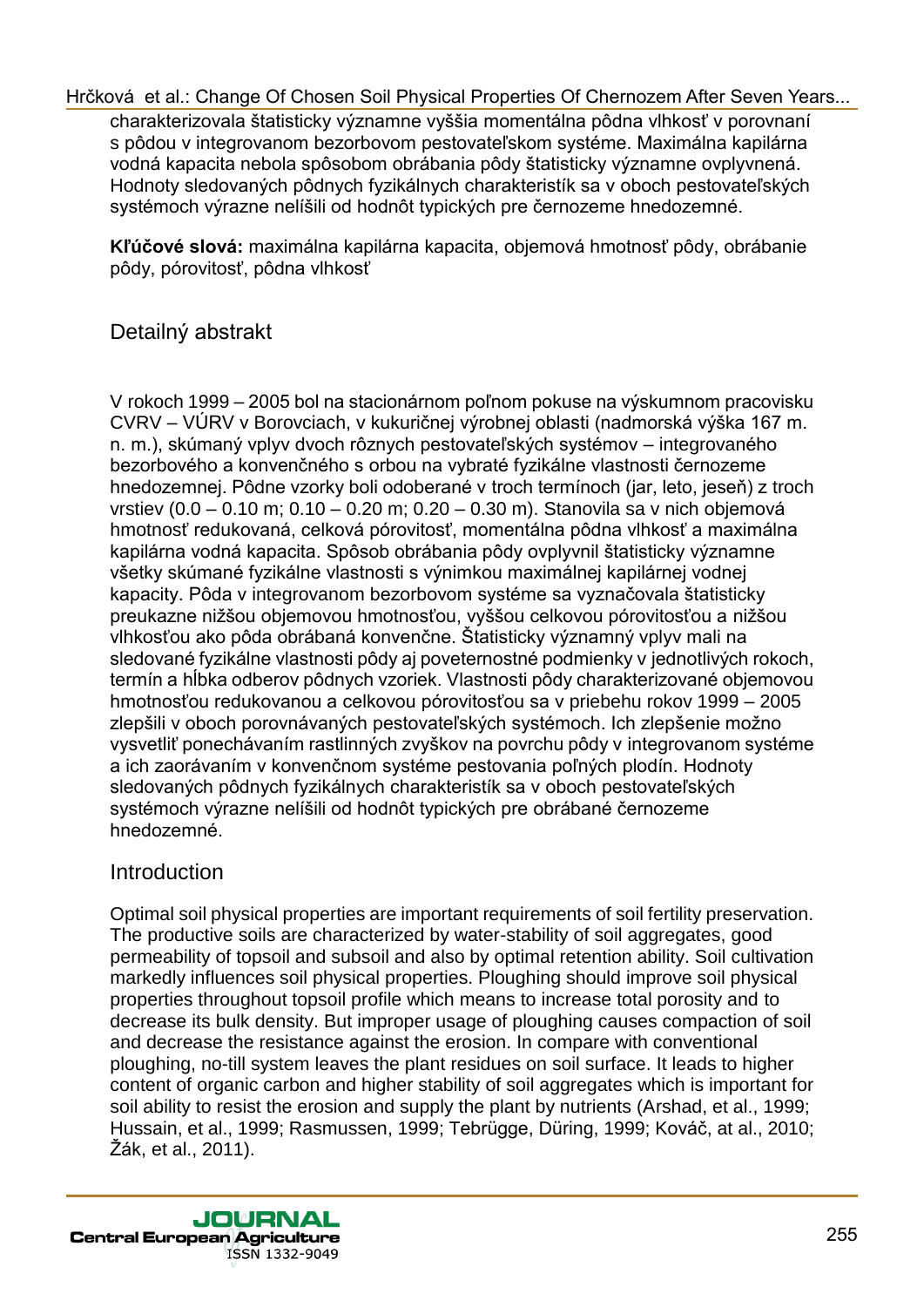The aim of this study was to assess the changes of soil physical properties of chernozem after seven years of no-till soil cultivation in compare with conventional soil cultivation.

## Material and methods

Field experiment was established in Research Station of Plant Production Research Center in Borovce. Locality belongs to maize growing region. Average air temperature is 9.1 °C per year. Average air temperature per vegetation season is 15.6 °C. Average amount of precipitation is 545 mm per year and 325 mm per vegetation season (table 1). Soil type is chernozem, with appropriate potassium and magnesium content and middle of phosphorus. Soil reaction ranges from slightly acid to neutral. Humus content is  $1.8 - 2.0 \%$ .

Table 1. Weather conditions in 1999 – 2005

| Tabuľka 1. Meteorologické údaje v rokoch 1999-2005 |  |  |
|----------------------------------------------------|--|--|
|                                                    |  |  |

| Period                       | n30 <sup>1</sup> | 1999  | 2000        | 2001    | 2002  | 2003  | 2004  | 2005  |  |
|------------------------------|------------------|-------|-------------|---------|-------|-------|-------|-------|--|
| Precipitation (mm)           |                  |       |             |         |       |       |       |       |  |
| Year                         | 544.9            | 529.3 | 524.5       | 532.4   | 627.7 | 384.3 | 470.7 | 622.6 |  |
| $(I - XII)$                  |                  |       |             |         |       |       |       |       |  |
| Year                         | 100              | 97.1  | 96.3        | 97.7    | 115.2 | 70.5  | 86.4  | 114.3 |  |
| (% of long-term normal)      |                  |       |             |         |       |       |       |       |  |
| Vegetation season            | 326.0            | 354.0 | 217.5 348.1 |         | 347.3 | 210.1 | 202.1 | 396.4 |  |
| $(IV - IX)$                  |                  |       |             |         |       |       |       |       |  |
| Vegetation season            | 100              | 108.6 | 66.7        | 106.8   | 106.5 | 64.4  | 62.0  | 121.6 |  |
| (% of long-term normal)      |                  |       |             |         |       |       |       |       |  |
| Average air temperature (°C) |                  |       |             |         |       |       |       |       |  |
| Year                         | 9.1              | 9.95  | 9.92        | 8.24    | 10.96 | 10.79 | 10.04 | 9.62  |  |
| $(I - XII)$                  |                  |       |             |         |       |       |       |       |  |
| Year                         | $\Omega$         | 0.85  | 0.82        | $-0.86$ | 1.86  | 1.69  | 0.94  | 0.52  |  |
| (difference from normal)     |                  |       |             |         |       |       |       |       |  |
| Vegetation season            | 15.6             | 17.44 | 16.31       | 14.96   | 18.39 | 18.58 | 16.57 | 16.84 |  |
| $(IV - IX)$                  |                  |       |             |         |       |       |       |       |  |
| Vegetation season            | $\Omega$         | 1.84  | 0.71        | $-0.64$ | 2.79  | 2.98  | 0.97  | 1.24  |  |
| (difference from normal)     |                  |       |             |         |       |       |       |       |  |

 $1n30 -$  long-term normal (1971 – 2000)

Field experiment was established in 1999 – 2005 on experimental area, which was cultivated conventionally before. Two variants of soil cultivation were tested (Žák et al., 2011):

 Integrated growing system (IS) – was characterized by no-till soil cultivation with integrated fertilization and plant nutrition. Targeted plant protection was applied and also intercrops were grown. Straw was crushed and remained on the soil surface.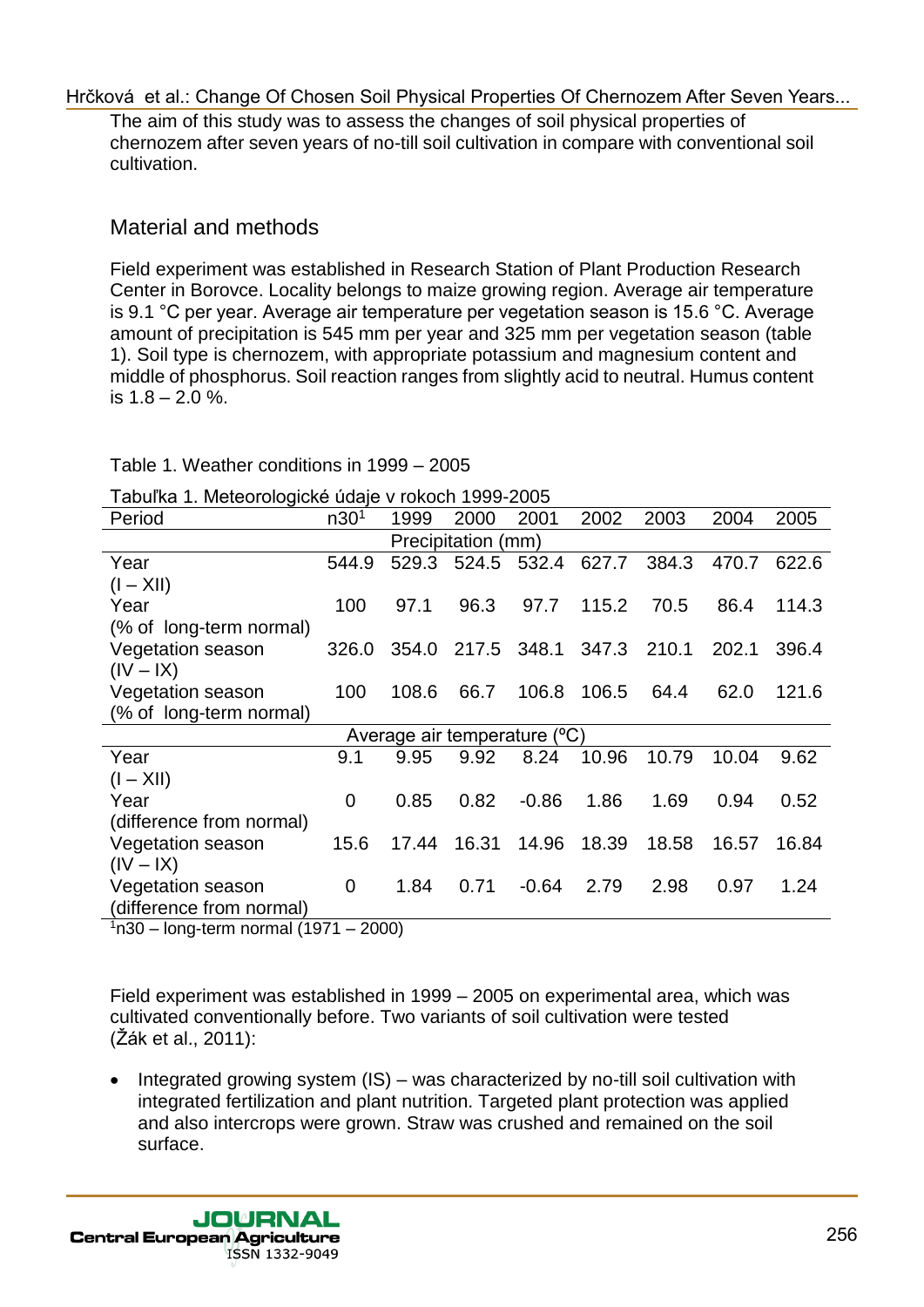Conventional growing system (KS) – ploughing was used to depth of 0.18 – 0.22 m. Nitrogen was supplied by fertilizers (urea, DAM-390). Doses of nitrogen were reduced. Herbicides and pesticides were applied. In 1999 – 2002 plant residues were removed. In 2003 – 2005 plant residues were incorporated into the soil and also animal manure was applied.

Crop rotation was the same in both variants of soil cultivation: field pea – winter wheat – maize – spring barley.

Soil was sampled for soil physical properties in spring, summer and autumn. Kopecky's cones were used. Volume of single Kopecky's cones is 100 cm<sup>3</sup>. There were three depths of sampling:  $0 - 0.1$  m;  $0.1 - 0.2$  m;  $0.2 - 0.3$  m in four repetitions. Bulk density reduced, total porosity, soil moisture and maximum capillary water capacity were determined.

Experimental data were processed by analysis of variance and multiple range tests in Statgraphics Plus software package.

Results and discussion

### **Bulk density reduced and total porosity**

Bulk density reduced is one of the basic soil physical parameters. Bulk density is related to total porosity. Higher values of bulk density lead to lower values of total porosity. Both parameters are changed during the year and both are related to crop rotation or soil management. Soils like chernozem can be compacted softly by heavy machineries beneath the top layer as a result of higher clay content in this soil layer. Their bulk density ranges from 1.5 to 1.6 g<sup>\*</sup>cm<sup>-3</sup> and their total porosity ranges from 43 to 44 % (Fulajtár, 1986).

Average bulk density in experimental site decreased significantly during 7 years in both variants of soil cultivation in general (table 2). Differences of individual years were statistically significant. During the first three years of cultivation in integrated system the trend of soil bulk density was balanced. The fourth year was the crucial one. Since this time soil bulk density has declined rapidly. Similar progress appeared in conventional system one year later. Over the experimental period, more favourable values were achieved in integrated system. Difference of soil bulk density between cultivation systems has become significant since 2001. Progress of total porosity was in close relation to bulk density but inverted (table 2). Improvement of soil physical properties could be explained by remaining of plant residues on soil surface in integrated system during the whole period 1999-2005 and also by incorporation of plant residues into soil in conventional system since 2003. Higher amount of organic matter in soil has positive influence on soil physical properties.

Higher bulk density values and lower porosity values of conventional system described SIRIDAS et al. (2001) in confrontation of conventional and no-till cultivation. In contrast with these facts, there are lot of authors who describe higher bulk density and lower total porosity in no-till cultivation in compare with conventional system with deep ploughing (HUSSAIN et al., 1999; Tebrügge, Düring, 1999; Basic et al., 2004; Guzman et al., 2006; Javůrek, Vach, 2006; Singh, Malhi, 2006; Kotorová, 2007; Mühlbachová,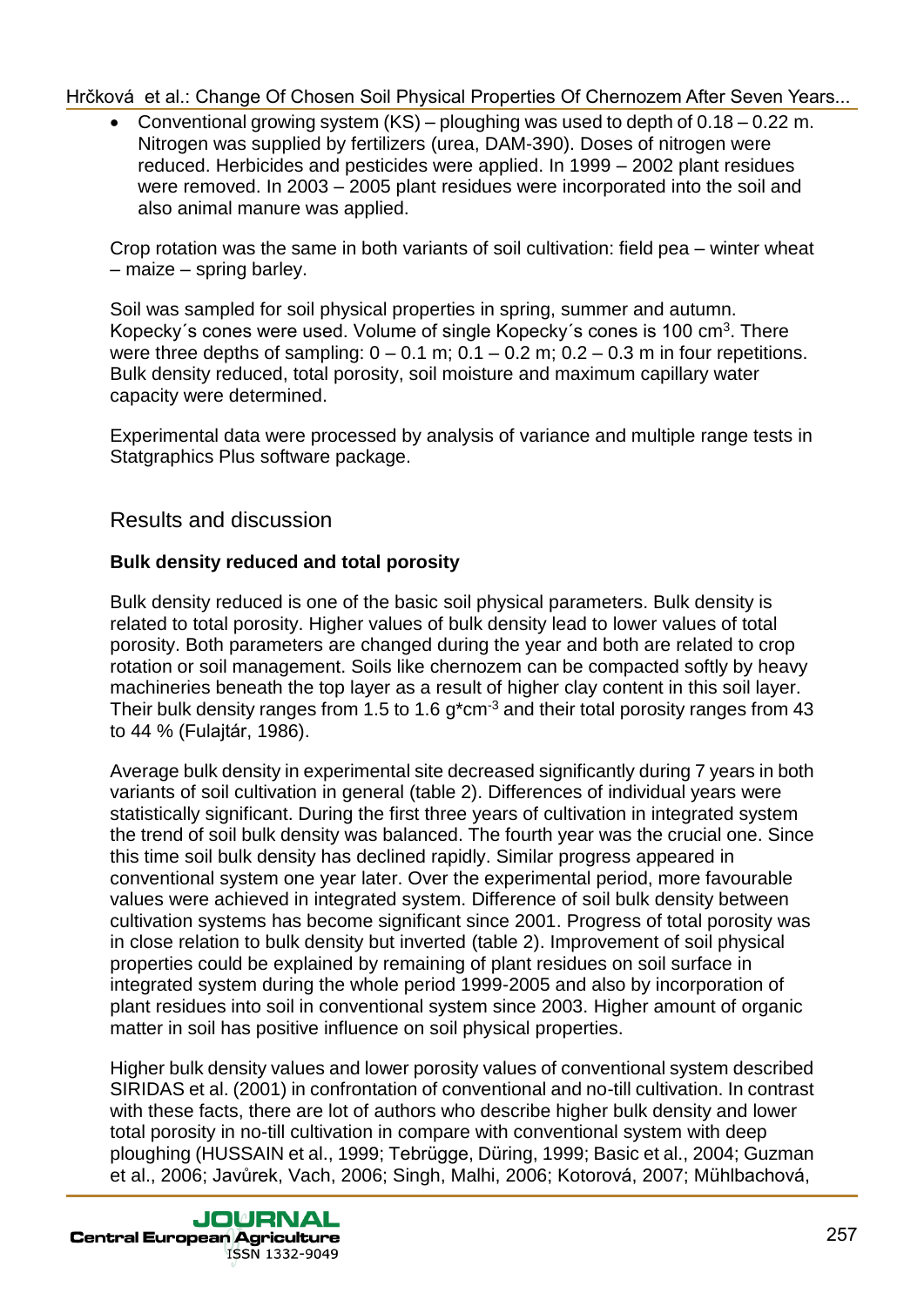Růžek, 2007; Neudert, 2007; Kováč et al., 2010; Žák et al., 2011). If spring crop is sowed in conditions of high amount of precipitation and high soil moisture level, then soil could be compacted by machines and soil bulk density could increase in conventional technology in contrast to direct sowing without ploughing (Kotorová, 2007). Blanco-Canqui and Lal (2007) concluded, that long-term no-till soil management has only little influence on soil compaction and soil structure. Pikul, at al. (2006) mentioned different tendencies of topsoil bulk density changes in case of conventional and no-till technology. Increase and also decrease of bulk density in no-till technology was recorded in experimental localities. Various soil types and climatic conditions can lead to unclear results of impact of tillage technology on bulk density and porosity.

|                     |                  | 1999                     | 2000      | 2001                   | 2002                 | 2003      | 2004                 | 2005       | 1999<br>$-2005$ |  |  |
|---------------------|------------------|--------------------------|-----------|------------------------|----------------------|-----------|----------------------|------------|-----------------|--|--|
| <b>Bulk</b>         | IS               | 1.54                     | 1.52      | $1.55*$                | $1.45$ <sup>**</sup> | 1.41      | $1.33^{**}$          | 1.40       | $1.46^{**}$     |  |  |
| density             | <b>KS</b>        | 1.56                     | 1.54      | $1.58*$                | $1.52**$             | $1.45^*$  | $1.43$ <sup>**</sup> | 1.42       | $1.50**$        |  |  |
| reduced             |                  |                          |           |                        | $LSD0.05 = 0.027$    |           |                      |            | 0.014           |  |  |
| $(g^{\ast}cm^{-3})$ |                  |                          |           |                        | $LSD0.01=0.035$      |           |                      |            | 0.019           |  |  |
|                     | IS               | 39.21                    | 40.08     | 38.73                  | 42.59**              | 44.58*    | $47.49$ **           | 45.03      | 42.53**         |  |  |
| Total               | <b>KS</b>        | 38.04                    | 39.02     | 37.42                  | 39.71**              | 42.89     | 43.82**              | 43.73      | 40.71**         |  |  |
| porosity            |                  | $LSD0.05 = 1.07$         |           |                        |                      |           |                      |            |                 |  |  |
| (%)                 |                  |                          |           | $LSD0.01=1.40$         |                      |           |                      |            |                 |  |  |
|                     | IS               | 17.11                    | 14.54     | $13.96$ **             | 15.66                | $14.74**$ | 12.65                | $17.72***$ | $15.19$ **      |  |  |
| Soil                | <b>KS</b>        | 17.63                    | 15.41     | $16.81**$              | 16.67                | $15.71**$ | 12.35                | $19.21$ ** | $16.26$ **      |  |  |
| moisture            |                  | 0.28<br>$LSD0.05 = 0.54$ |           |                        |                      |           |                      |            |                 |  |  |
| $(\%)$              |                  |                          |           | 0.38<br>$LSD0.01=0.71$ |                      |           |                      |            |                 |  |  |
| Maximum             | IS               | 31.58                    | $29.12$ * | 32.15                  | $27.18**$            | 32.90     | 33.10**              | 34.66      | 31.52           |  |  |
| capillary           | <b>KS</b>        | 31.69                    | $30.68^*$ | 31.95                  | 25.03**              | 33.64     | 34.73**              | 35.26      | 31.85           |  |  |
| capacity            | $LSD0.05 = 0.63$ |                          |           |                        |                      |           |                      |            | 0.34            |  |  |
| $(\% )$             | $LSD0.01=0.83$   |                          |           |                        |                      |           |                      |            | 0.44            |  |  |

Table 2. Soil physical properties in 1999 – 2005

Tabuľka 2. Fyzikálne vlastnosti pôdy v rokoch 1999-2005

IS – integrated growing system (without ploughing), KS – conventional growing system (with ploughing), LSD<sub>0.05</sub> – threshold limit for  $\alpha$  = 0.05, LSD<sub>0.01</sub> – threshold limit for  $\alpha$  = 0.01,  $^*$  – significant at  $P < 0.05$ , \*\* – significant at  $P < 0.01$ 

Sampling date and sampling depth were another experimental factors, which significantly influenced soil bulk density and soil porosity too. Top-soil (0.00 – 0.10 m) was significantly more porous than soil in deeper layers  $(0.10 - 0.20$  m and  $0.20 - 0.30$ m) in both system of soil cultivation (table 3). These values correspond with Neudert (2007), who published that bulk density increased and soil porosity decreased in connection with depth of ploughing in conventional tillage and also in no-till system. In general assessment, the values of Neudert (2007) were more beneficial than values in our experiment. Direct sowing led to lower values of soil bulk density and higher values of porosity in all examined soil depths according to our results (table 3). Significant difference between conventional and integrated system was clear only in soil layers in depth of 0.00 – 0.20 m (0.0 – 0.10 m: IS 1.38 g\*cm<sup>-3</sup>, 45.54 %; KS 1.46 g\*cm<sup>-3</sup>,

**JOURNAL Central European Agriculture** ISSN 1332-9049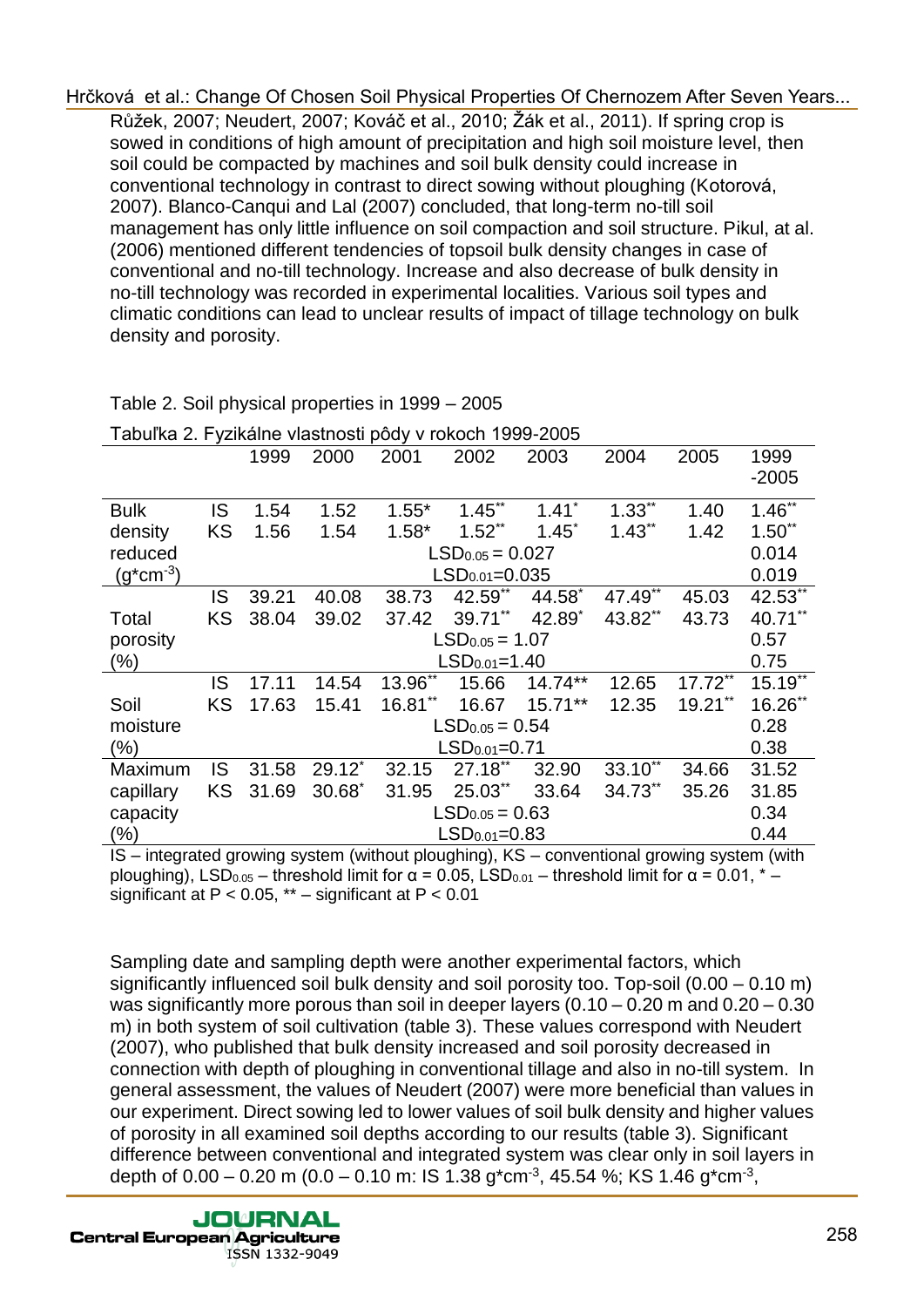42.20 %; 0.10 – 0.20 m: IS 1.48 g\*cm<sup>-3</sup>, 41.51 %; KS 1.53 g\*cm<sup>-3</sup>, 39.70 %). Difference in depth of  $0.20 - 0.30$  m was not statistically significant (IS 1.51 g<sup>\*</sup>cm<sup>-3,</sup> 40.54 %; KS 1.51  $g^*$ cm<sup>-3</sup>, 40.21 %).

In 1999-2005 values of bulk density in integrated system were significantly higher and values of soil porosity were significantly lower in spring (1.49 g<sup>\*</sup>cm<sup>-3</sup>, 41.44 %) and autumn sampling date (1.49 g\*cm<sup>-3</sup>, 41.40 %) in comparison with summer sampling date (1.39 g\*cm<sup>-3</sup>, 44.87 %). Bulk density increased and soil porosity decreased in conventional system from spring to autumn sampling date, but the differences were not significant (spring: 1.49 g\*cm<sup>-3</sup>, 41.10 %; summer: 1.50 g\*cm<sup>-3</sup>, 40.76 %; autumn: 1.51 g<sup>\*</sup>cm<sup>-3</sup>, 40.26 %). Statistically significant difference in bulk density and porosity between integrated and conventional system was noticed only in summer sampling date. In spring and autumn the differences were not statistically significant (table 3).

Table 3. Soil physical properties in 1999 – 2005 in different depths and in different sampling dates.

| ich moch oabcha vzoncin. |                     |                     |             |                |            |               |           |           |            |  |
|--------------------------|---------------------|---------------------|-------------|----------------|------------|---------------|-----------|-----------|------------|--|
| Soil                     |                     | <b>Bulk density</b> |             | Total porosity |            | Soil moisture |           | Maximum   |            |  |
| parameters               |                     | - reduced           |             | $(\% )$        |            | (% )          |           | capillary |            |  |
|                          |                     | $(g.cm^{-3})$       |             |                |            |               |           | capacity  |            |  |
|                          |                     |                     |             |                |            |               |           | (%)       |            |  |
| Sampling                 |                     | IS                  | <b>KS</b>   | IS             | KS         | IS            | <b>KS</b> | IS        | <b>KS</b>  |  |
| events                   |                     |                     |             |                |            |               |           |           |            |  |
|                          | $0 - 0.1$           | $1.38^{**}$         | $1.46$ **   | $45.54$ **     | $42.20$ ** | 15.73**       | 16.43**   | 32.27     | 31.97      |  |
| Soil                     | $0.1 - 0.2$         | $1.48**$            | $1.53$ **   | $41.51***$     | 39.70**    | $15.12**$     | $16.51**$ | 31.19     | 31.74      |  |
| layer                    | $0.2 - 0.3$         | 1.51                | 1.51        | 40.54          | 40.21      | $14.75$ **    | $15.83**$ | 31.22     | 31.86      |  |
| (m)                      | LSD <sub>0.05</sub> | 0.017               |             | 0.70           |            | 0.35          |           | 0.41      |            |  |
|                          | LSD <sub>0.01</sub> | 0.023               |             | 0.92           |            | 0.46          |           | 0.54      |            |  |
|                          | $\mathsf{A}^1$      | 1.49                | 1.49        | 41.44          | 41.10      | 17.91         | 18.39**   | 32.60     | 32.70      |  |
| Sam                      | B <sup>2</sup>      | $1.39**$            | $1.50^{**}$ | 44.75**        | 40.76**    | 13.43**       | $15.10**$ | $31.29**$ | $31.90$ ** |  |
| pling                    | $C^3$               | 1.49                | 1.51        | 41.40          | 40.26      | $14.25**$     | 15.28**   | 30.68     | 30.96      |  |
| date                     | LSD <sub>0.05</sub> |                     | 0.017       |                | 0.70       |               | 0.35      |           | 0.41       |  |
|                          | LSD <sub>0.01</sub> | 0.023               |             | 0.92           |            | 0.46          |           | 0.54      |            |  |

Tabuľka 3. Fyzikálne vlastnosti pôdy v rokoch 1999-2005 v rôznych hĺbkach a termínoch odberu vzoriek.

<sup>1</sup>Spring, <sup>2</sup>Summer, <sup>3</sup>Autumn, for more details – see Table 2

#### **Soil moisture and maximum capillary capacity**

Water in soil is a basic power for various mechanical, physical, chemical and biological events. It is irretrievable factor for plants and soil edaphon. Soil water content depends on precipitation, ground water, plant cover, soil texture, soil structure, porosity, soil bulk density and many others.

Soil moisture varied in both growing systems during experimental years (table 2). It reflected weather conditions in particular years (table 1). The lowest values of soil moisture were recorded in both growing systems in 2004 (IS 12.65 %, KS 12.35 %). This year was characterised by the lowest precipitation during vegetation season from April to September (202.1 mm which means 62% of long-term normal). It explains very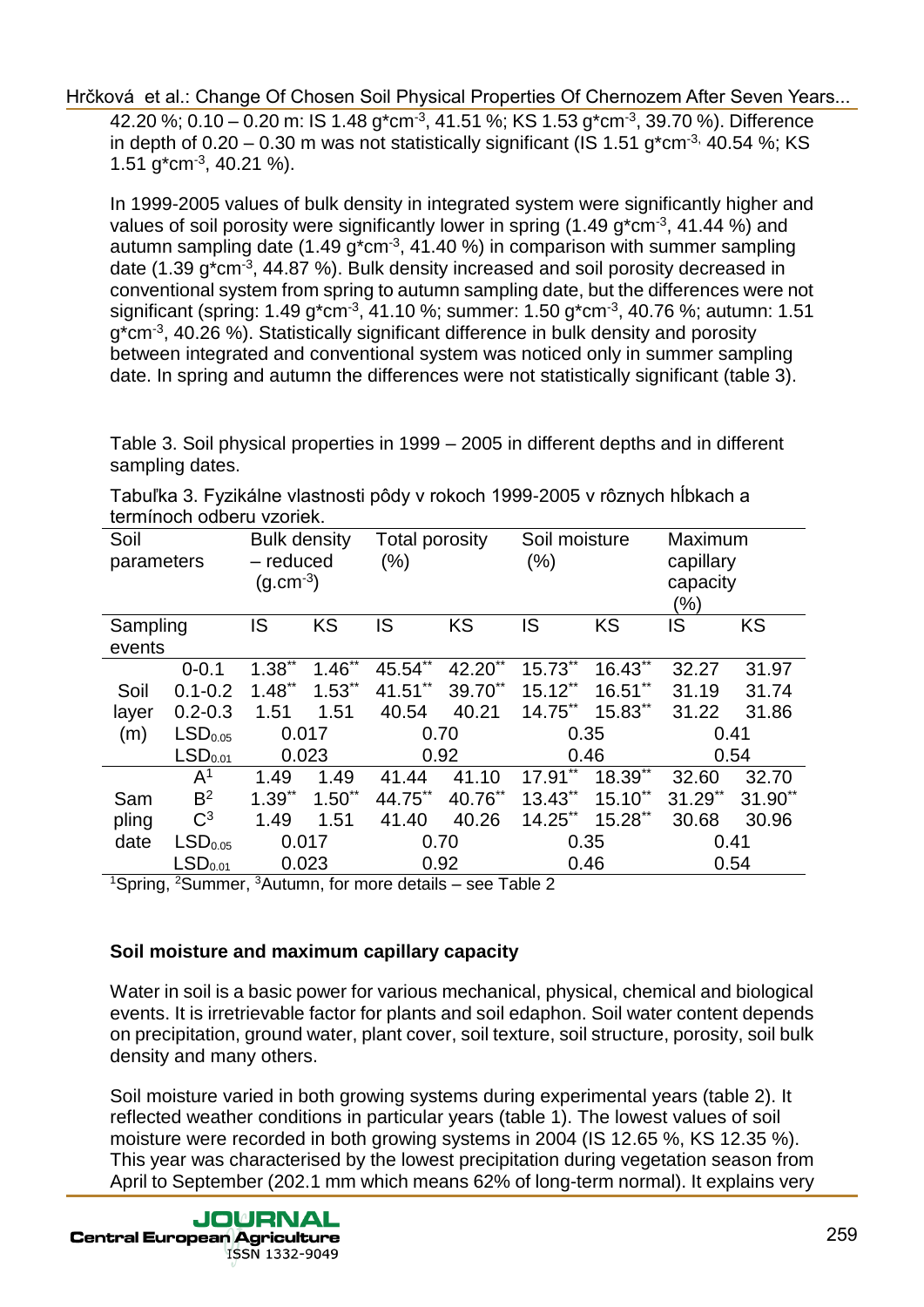low soil moisture level in both growing systems. Differences in soil moisture between growing systems in 2004 were not statistically significant (table 2).

The highest soil moisture values were recorded in 2005 (IS 17.72%, KS 19.21%). During vegetation season in 2005 there was the highest precipitation too (396.4 mm which means 121.6% of long-term normal). Soil moisture in conventional system was significantly higher compared to integrated system (table 2). In general, higher values of soil moisture in this field experiment were detected in conventional system with ploughing. Usually opposite results are published. According to many authors the conservation technology can be characterized by higher amount of soil moisture (Hussain, et al., 1999; Sidiras, et al., 2001; Neudert, 2007) and its uniform distribution in particular soil layers (Neudert, 2007). During the experimental period the uniform distribution of soil moisture in particular soil layers was observed in conventional system (15.83% - 16.51%, table 3), where the differences of soil moisture in sampling depths were not significant. In integrated system the soil moisture was decreasing significantly in relation to sampling depth. In top layer 0.00 – 0.10 m it was significantly higher (15.73 %) than soil moisture in sampling depth of  $0.10 - 0.20$  m (15.12 %) and 0.20 – 0.30 m (14.75 %). Soil moisture difference in top layer 0.00 – 0.10 m between conventional and integrated system was not significant. But in deeper soil layers the values of soil moisture were higher in conventional system in comparison to integrated system.

Difference of soil moisture between both systems in spring sampling date was not significant (IS 17.91%, KS 18.39%). But in summer (IS 13.43%, KS 15.10%) and autumn (IS 14.25%, KS 15.28%) sampling date the differences were more obvious. Significantly more soil water was present in conventional system (table 3).

Maximum capillary capacity is indicator of soil water balance status in soil. It is amount of water, which can be stored in soil in capillary pores for longer period after the saturation. Typical values for chernozem are in range 33 – 37 % (Fulajtár, 1986).

Maximum capillary capacity values varied significantly during 7 years. The highest values were recorded in 2003 and 2005 and the lowest values were recorded in 2000 and 2002 (table 2). In final assessment, the maximum capillary capacity was not affected by soil cultivation significantly (IS 31.52 %, KS 31.85 %). Similar results were published by other authors (Kotorová, Mati, 2008; Kováč, et al., 2010; Žák, et al. 2011). But in particular years 2000 (IS 29.12 %, KS 30.68 %), 2002 (IS 27.18 %, KS 25.03 %) and 2004 (IS 33.10 %, KS 34.73 %), values of maximum capillary capacity of both systems differed significantly. Results are not clear, because higher value of maximum capillary capacity was obtained in integrated system in 2002. On the other side, in 2000 and 2004 higher value of maximum capillary capacity was noticed in conventional system.

Maximum capillary capacity decreased significantly in relation to sampling depth in integrated system. In case of conventional system values of maximum capillary capacity did not differ significantly. Annual trend of maximum capillary capacity was decreasing in both systems. Values obtained in summer (IS 31.29 %, KS 31.90 %) and autumn (IS 30.68 %, KS 30.96 %) sampling date were significantly lower than values in spring sampling date (IS 32.60 %, KS 32.70 %).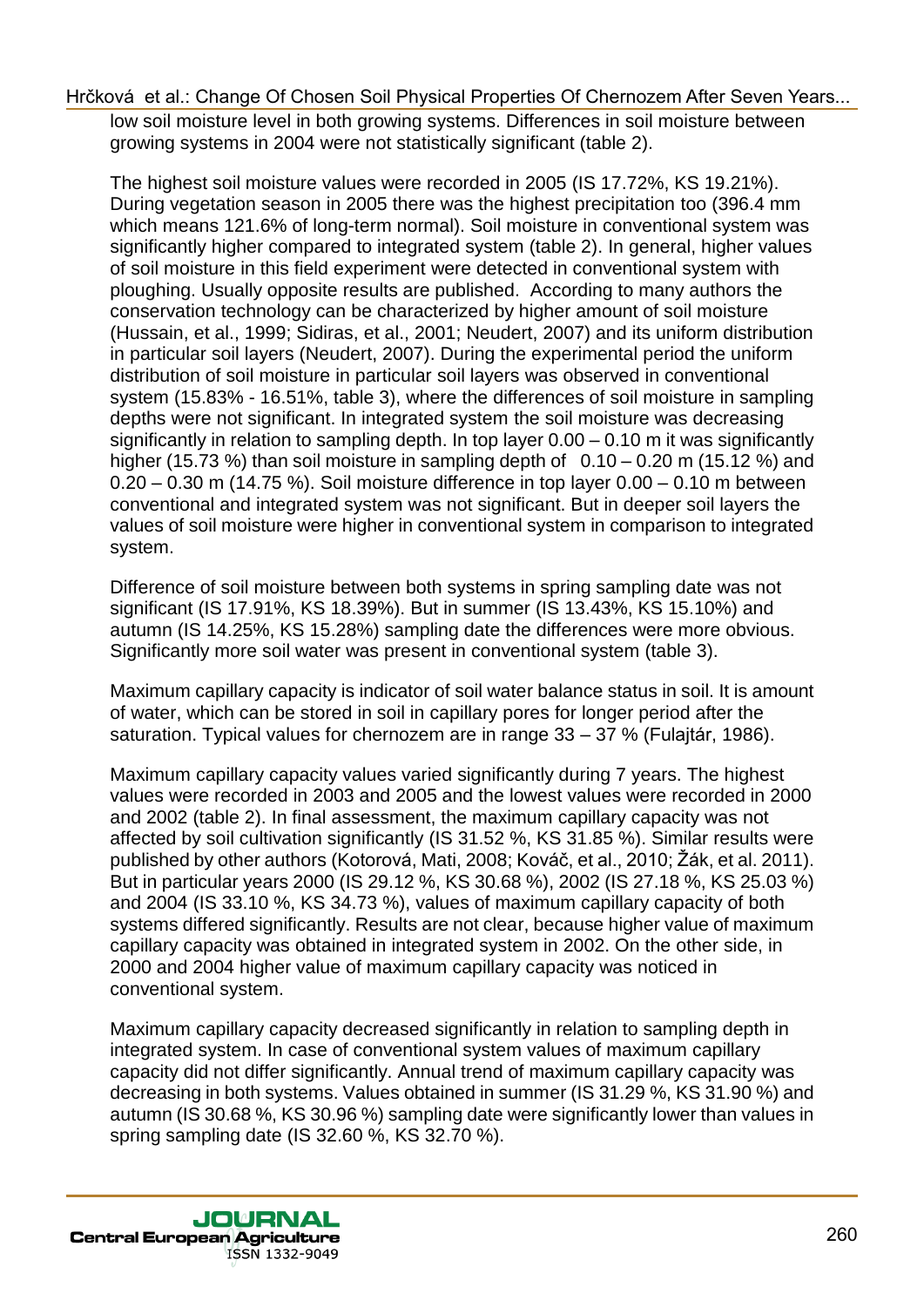In 1999 – 2005 soil properties of chernozem were monitored in two soil cultivation systems – integrated no-till system and conventional system with ploughing. During 7 year period, bulk density – reduced decreased and total porosity increased in both systems. Improvement of physical soil properties can be explained by remaining of plant residues on the soil in integrated system. In conventional system plant residues were incorporated into soil by ploughing which finally increased amount of organic matter in soil. Plots, which were cultivated conventionally, were characterized by significantly higher values of bulk density – reduced and significantly lower values of porosity. There were also higher values of soil moisture in compare with soil in integrated system. Maximum capillary capacity was not affected by soil cultivation significantly. Measured values of soil physical properties in this experiment were not diametrically different from typical values for chernozem.

## Acknowledgements

This study was supported by project "Development and installation of lysimeters equipment for the rational farming on land in sustainable crop production", ITMS 26220220106, founded by the Agency of the Ministry of Education, Science, Research and Sport of the Slovak Republic for the Structural Funds of European Union.

## References

- Arshad, M.A., Franzluebbers, A.J., Azooz, R.H., (1999) Components of surface soil structure under conventional and no-tillage in northwestern Canada. Soil and Tillage Research, Vol. 53(1), 41-47
- Basic, F., Kisic, I., Mesic, M., Nestroy, O., Butorac, A., (2004) Tillage and crop management effects on soil erosion in central Croatia. Soil and Tillage Research, Vol. 78(2), 197-206
- Blanco-Canqui, H., Lal, R., (2007) Regional assessment of soil compaction and structural properties under no-tillage farming. Soil Science Society of American Journal, Vol. 71, 1770-1778
- Fulajtár, E., (1986) Fyzikálne vlastnosti pôd Slovenska, ich úprava a využitie. Poľnohospodárska veda. VEDA, Bratislava
- Guzman, J.G., Godsey, CH.B., Pierzynski, G.M., Whitney, D.A., Lamond, R.E., (2006) Effects of tillage and nitrogen management on soil chemical and physical properties after 23 years of continuous sorghum. Soil and Tillage Research, Vol. 91(1-2), 199-206
- Hussain, I., Olson, K.R., Wander, M.M., Karlen, D.L., (1999) Adaptation of soil quality indices and application to three tillage systems in southern Illinois. Soil and Tillage Research, Vol. 50(3-4), 237-249
- Javůrek, M., Vach, M. (2006) Změny fyzikálních vlastností půdy po dlouholeté aplikaci půdoochranných technologií a jejich vliv na výnosy pšenice ozimé. Aktuální